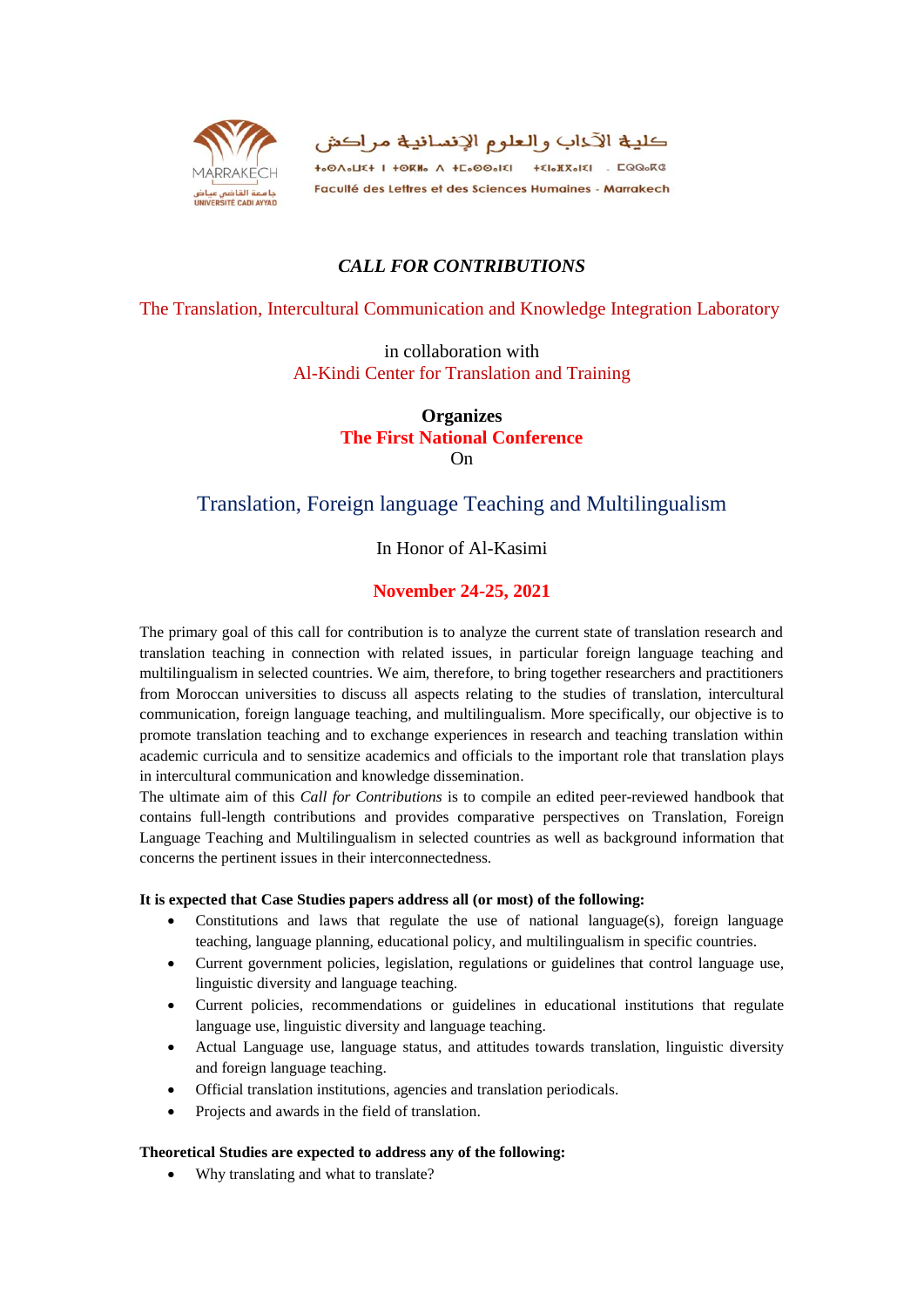- Translation and language enrichment
- Translation as a means to transfer and localize knowledge
- Ways to find translated books
- The multidisciplinary aspect of translation studies.
- The teaching and assessment of translation at university level.
- The teaching and assessment of foreign languages.
- The relationship between culture and translation.
- Type of relationship between translation, foreign language teaching and multilingualism.
- Differences in attitude towards translation between bi/multilingual and monolingual countries.
- Purpose and methods of translation teaching.
- Significant efforts in translation in the Modern Era.
- Obstacles and challenges facing translation.
- Translated works: their nature and quality.
- Experiences in translation.

### **Important Note: A special panel will be devoted to communications related to Professor Ali Al-Kasimi's works; to be found on: [http://h-rah.blogspot.com/2019/10/blog-post\\_19.html.](http://h-rah.blogspot.com/2019/10/blog-post_19.html) For a brief CV, browse to:**

https://drive.google.com/file/d/1Br\_eQqvC\_ZVnJZsjBqagS4DZWlykpDWc/view?usp=drivesdk

#### **Conference Coordinators**:

Hassane Darir

Noureddine Hanini Abdelouahed Lamrabet Rachid Eddali

Khalid Said Belqassem laghfiri Miloud Bohdidi

#### **Organizing Committee:**

#### **Staff**

Abdelhamid Zahid Abdelouahed Lamrabet Belkacem Laghfiri Brahim Assikar Habib Soufi Derkaoui Hassane Darir Jamaa Ouchouid Khadija Hayani Khalid Said

Miloud ElBohdidi Mohamed Elhimer Nadia Baline Nouereddine Azmi Noureddine Hanini Omar El Maghraoui Rachid Aardi Rachid Eddali Zakaria Salman

#### **Doctoral Students**

Adil Lachgar Aimane Jannat Ayoub Nejjari Benrabiaa Imane Elalouani Abdelkebir Hajjaj Mouna

Hanane Oussoulouane Laila El ghazouani Oussama El Bahri Rafik Meriem Souhail Asma Yassine Jaouad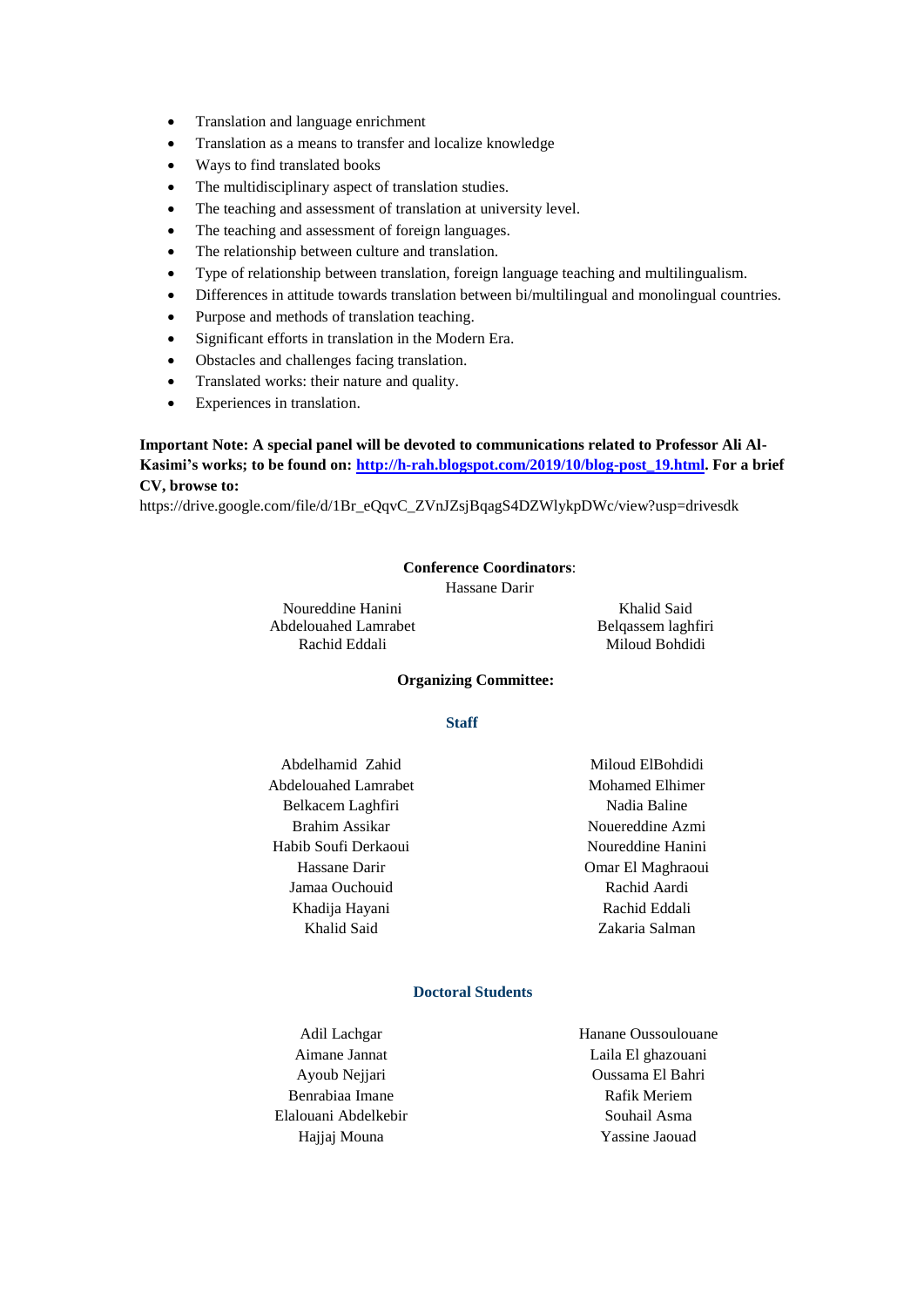

Marrakech 40 000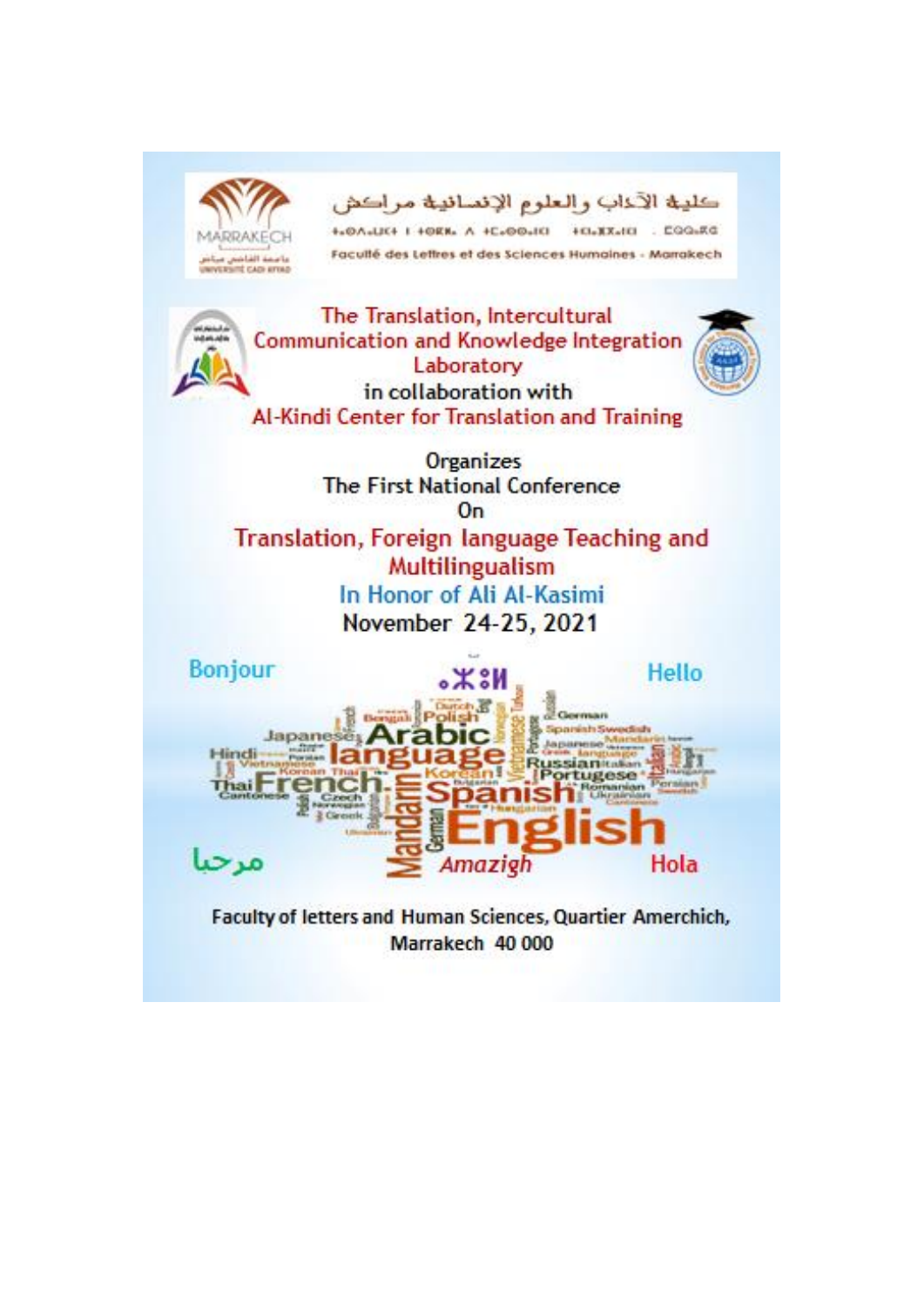| <b>Participation Form:</b>                                                                                                                                                                             |  |  |
|--------------------------------------------------------------------------------------------------------------------------------------------------------------------------------------------------------|--|--|
| <b>Guidelines for Submissions</b>                                                                                                                                                                      |  |  |
| Submissions in Arabic, English, French or Spanish should include:<br>- First $\ell$ last name and title of the author(s):<br>- Institutional affiliation(s):<br>- Telephone :<br>- Email<br>- Address: |  |  |
| - Title of the proposal:<br>- Extended Abstract: (250-300 words)                                                                                                                                       |  |  |
| .                                                                                                                                                                                                      |  |  |
|                                                                                                                                                                                                        |  |  |
| - 3 to 5 keywords<br>- Indication of which theme(s) the submission addresses<br>- Country referred to in the report (if pertinent):                                                                    |  |  |
| - A short bio:                                                                                                                                                                                         |  |  |
|                                                                                                                                                                                                        |  |  |
| <b>Important Deadlines:</b><br>Researchers are requested to send the extended abstract before October 10, 2021 at<br>the following address: kitlab.conf@gmail.com                                      |  |  |
| Contributors will be notified by November 10, 2021.                                                                                                                                                    |  |  |
| Conference date: November 24-25, 2021                                                                                                                                                                  |  |  |
| Papers approved by anonymous reviewers will be published in a collective volume.                                                                                                                       |  |  |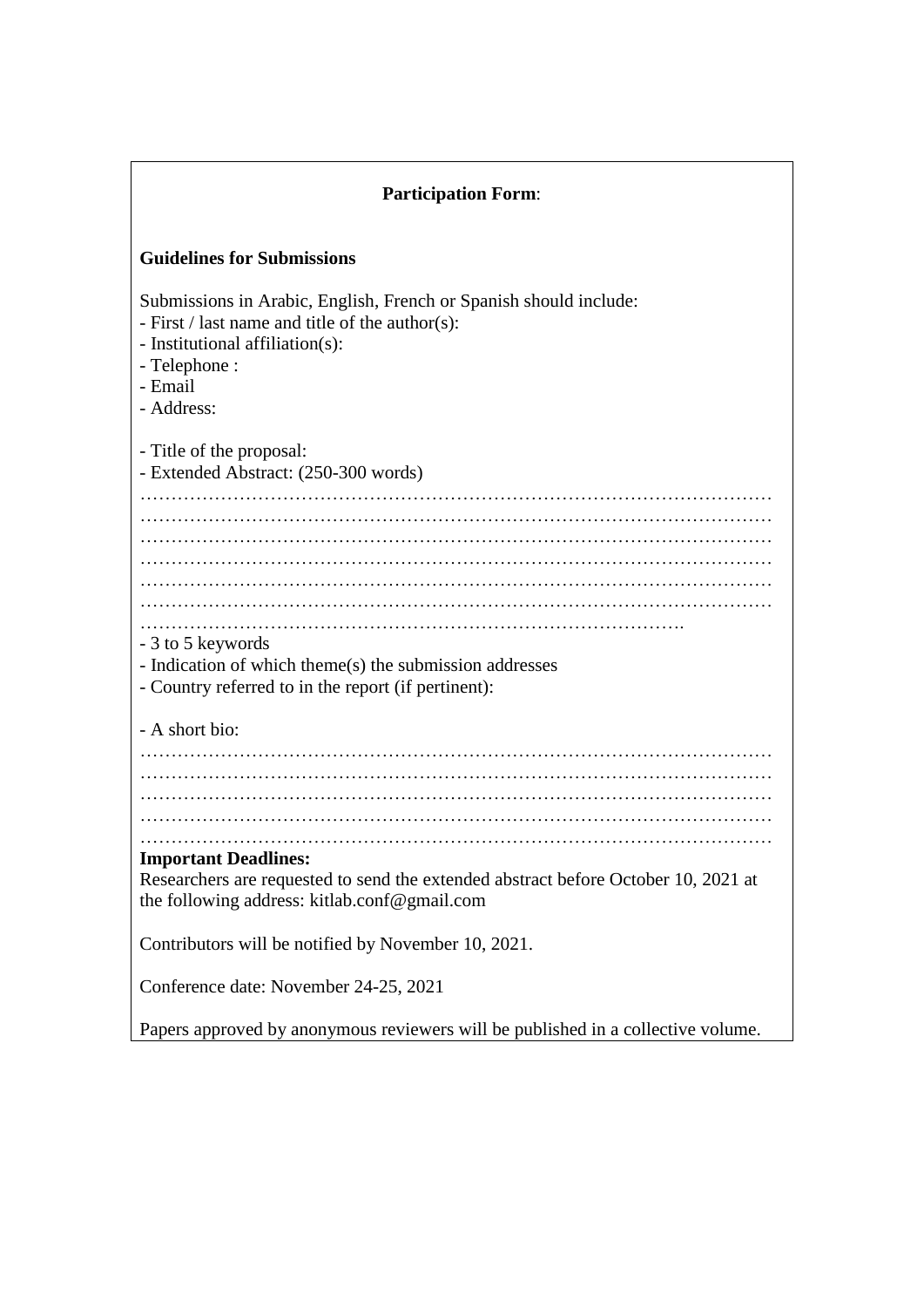

كليـــة الآخاب والـعلوم الإنســانيـــة مر اكش

+.0A.LE+ I +ORM. A +C.00.EI +EI.X.EI . CQQ.RG Faculté des Lettres et des Sciences Humaines - Marrakech

**دعىة نهمشاركت**

**ٌنظم**

**مختبز انتزجمت وحىار انثقافاث وتكامم انمعارف بانتنسٍق مع مزكز انكنذي نهتزجمت وانتذرٌب اننذوة انىطنٍت األونى**  حو ل **انتزجمت وتعهٍم انهغاث األجنبٍت وانتعذد انهغىي** تكر بما للعلامة الدكتور على القاسمي

# **42 و 42 نىنبز 4242**

الهدف الأساسي من هذه الندوة هو تحليل الوضع الحالي لأبحاث الترجمة وطرق تدريسها في ما يتعلّق بالقضايا ذات الصلّة، ولاسيما تدريس اللّغات الأجنبية والتعدد اللّغوي في بلدان معينة ِ لذلك، نهدف إلى الجمع بين الباحثين والممارسين من الجامعات المغربية لمناقشة جميع الجوانب المتعلقة بدر اسات الترجمة، والتواصل بين الثقافات، وتعليم اللغات الأجنبية، والتعدد اللغوي. وبشكل أكثر تحديدًا، يتمثّل هدفنا في تعزيز تدريس الترجمة، وتبادل الخبرات في مجالات أبحاث الترجمة وتدريسها ضمن المناهج الأكاديمية، وتوعية الأكاديميين والمسؤولين بالدور المهم الذي تلعبه التر جمة في التو اصل بين الثقافات ونشر المعر فة.

وسنسعي، تتويجا لهذه الندوة، إلى نشر كتاب جماعي يقدم وجهات نظر مقارنة حول الترجمة وتعليم اللغات الأجنبية والتعدد اللغوي في بلدان معينة، بالإضافة إلى معلومات أساسية تتعلق بالقضابا ذات الصلة.

### **محاور انمؤتمز**

تندر ج محاور ِ المؤتمر ِ ضمن شقين أساسبين: أُ. الدراسات النظرية المتعلقة بالترجمة وتدريس اللغات الأجنبية، والتعدد اللغوي. ب. در اسات لحالات معينة تخص بلدانا بعينها.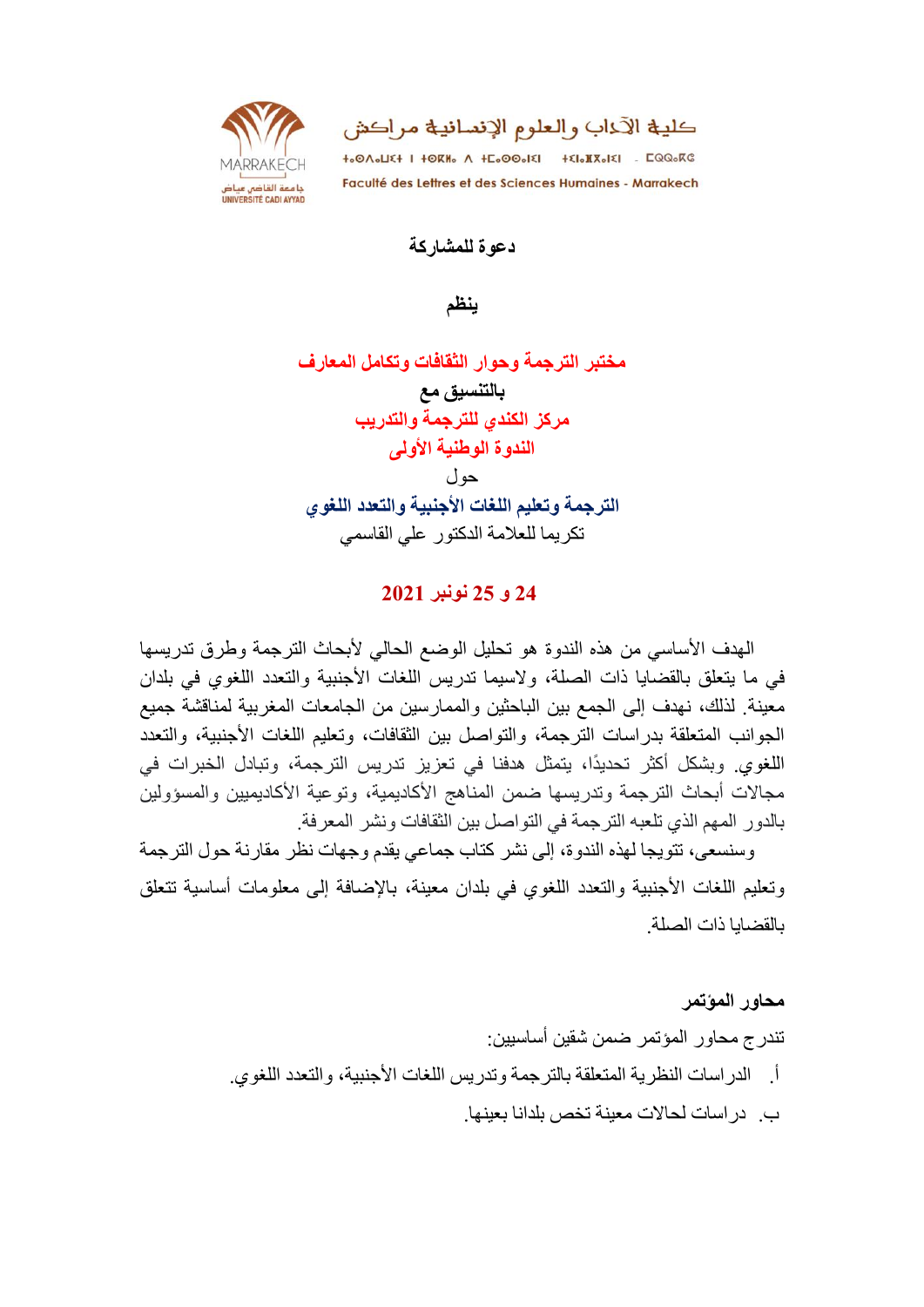## **تتناول دراساث انحاالث انمعٍنت ما ٌه:ً**

- الدساتير والقوانين التي تنظم استخدام اللغة (اللغات) الوطنية، وتعليم اللغات الأجنبية، والتخطيط اللغوي، والسياسة التعليمية، والتعدد اللغوي في بلدان معينة.
- السياسات والتشريعات أو المبادئ التوجيهية التي تتحكم في استخدام اللغة والتنوع اللغوي وتعليم اللغات.
- السياسات أو التوصيات أو الإرشادات الراهنة في المؤسسات التعليمية التي تنظم استخدام اللغة والنُّنوع اللُّغوي وتعليم اللُّغات.
- الاستخدام الفعلى للغات ووضعية اللغات والمواقف تجاه الترجمة والتنوع اللغوى وتعليم اللغات الأجنبية
	- المؤسسات الرسمية للترجمة ودور يات الترجمة.
		- المشاريع والجوائز في مجال الترجمة.

## **تتناول انذراساث اننظزٌت انمحاور انتانٍت:**

- ماذا نترجم ولِماذا؟
- الترجمة وإثراء اللغة.
- الترجمة وسيلة لنقل وتوطين المعرفة.
- طر ق البحث عن الكتب المتر جمة.
- الطابع متعدد التخصصات لدر اسات التر جمة.
- تدريس وتقييم الترجمة على مستوى الجامعات.
	- تقييم الأعمال المترجمة.
	- تعليم وتقييم تدريس اللغات الأجنبية.
	- العلاقة بين الثقافة و التر جمة.
- طبيعة العلاقة بين الترجمة وتعليم اللغات الأجنبية والتعدد اللغوي.
- اختلاف المواقف تجاه الترجمة بين البلدان ثنائية / متعددة اللغات وأحادية اللغة.
	- الغرض من تدريس الترجمة وطرقها.
		- رواد التر جمة في العصر الحديث.
			- عقبات الترجمة وتحدياتها.
				- تجارب في الترجمة.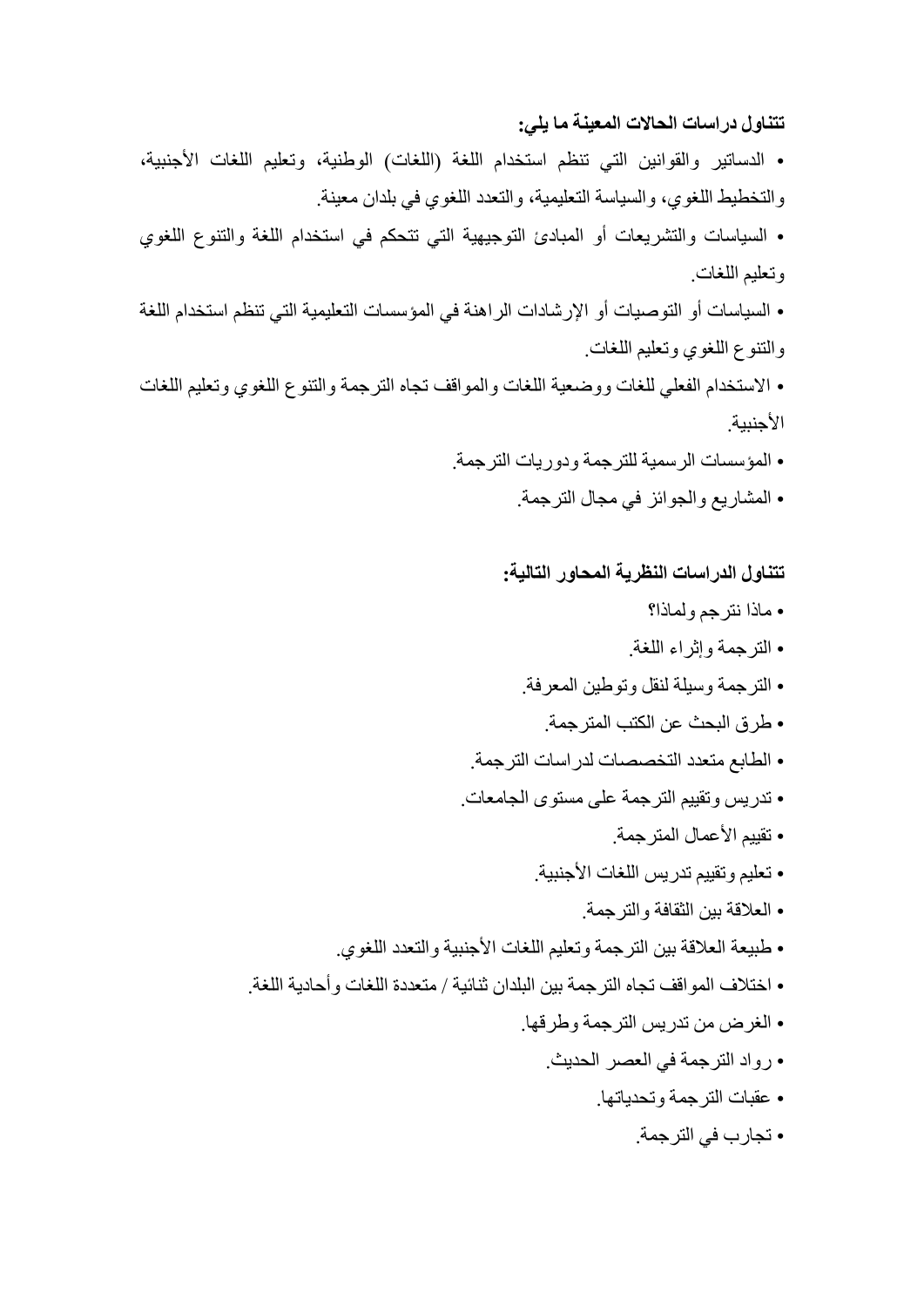**مالحظت مهمت: ستخصص جهست عهمٍت نهمذاخالث انمزتبطت بأعمال انذكتىر عهً انقاسم**،**ً** الموجودة على موقع "أصدقاء الدكتور على القاسمي". [http://h-rah.blogspot.com/2019/10/blog-post\\_19.html](http://h-rah.blogspot.com/2019/10/blog-post_19.html) يمكن تصفح السيرة الذاتية للدكتور علي القاسمي على الموقع التالي:

https://drive.google.com/file/d/1Br\_eQqvC\_ZVnJZsjBqagS4DZWlykpDWc/view?us p=drivesdk

**انهجنت انتنسٍقٍت:**

حسن در پر عبد الواحد المرابط نور الدين حنيني رشيد الدالي خالد سعيد بلقاسم لغفيري ميلو د البحديد*ي* 

**انهجنت انتنظٍمٍت:**

**األساتذة انباحثىن:**

| ر شيد الدالي       | إبراهيم أسيكار     |
|--------------------|--------------------|
| ز کر باء سلمان     | بلقاسم لغفيري      |
| عبد الحميد ز اهيد  | جامع أوشويض        |
| عبد الواحد لمر ابط | الحبيب صوفى درقاوي |
| عمر المغراوي       | حسن در پر          |
| ميلود البحديدى     | خالد سعيد          |
| نادبة بلبن         | خديجة الحياني      |
| نور الدين حنيني    | ر شيد أعرضي        |
| محمد الحيمر        | نور الدين عزمى     |

# **انطهبت انباحثىن:**

| ليلي الغزواني       | عادل لشكر      |
|---------------------|----------------|
| عبد الكبير العلواني | حنان وسنوان    |
| جواد ياسين          | أسامة البحري   |
| رفيق مريم           | أسماء سهيل     |
| منی حجاج            | إيمان بنر بيعة |
| ايمان جنات          | أيوب النجاري   |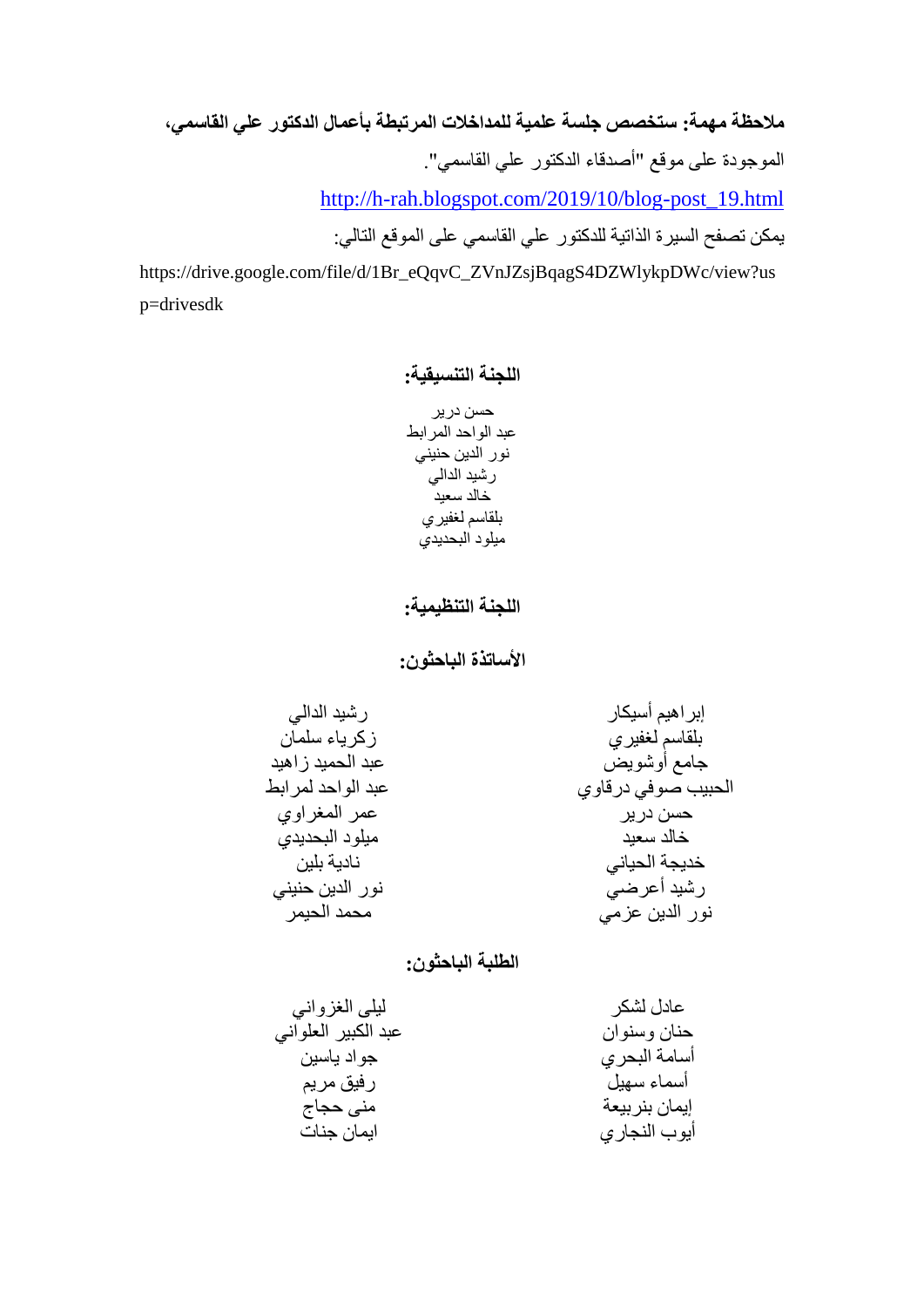**استمارة انمشاركت** - الاسم الشخصي/الاسم العائلي للمشارك أو المشاركين: - مؤسسة (مؤسسات) الانتماء: - رقم الهاتف: - البريد الإلكتروني: - عنوان العرض المقترح: الملخص: …………………………………………………………………………… …………………………………………………………………………… …………………………………………………………………………… …………………………………………………………………………… …………………………………………………………………………… ………………………………………………………………. - الكلمات المفتاح (3 إلى 5 كلمات): - محور العرض: - نبذة مقتضبة عن المشار ك (المشار كين): …………………………………………………………………………… …………………………………………………………………………… …………………………………………………………………………… …………………………………………………………………………… …………………………………………………………………………… ……………………………………………………………….. **تىارٌخ مهمت:** آخر أجل لإرسال الملخصات: 10 أكتوبر 2021 الإشعار بقبول المشاركات: 10 نونبر تاريخ الندوة: 24 و25 نونبر 2021 **نهتىاصم:** يجب إرسال الملخصات بالعربية أو الفرنسية أو الانجليزية أو الاسبانية إلى البريد الإلكتروني التالي: [kitlab.conf@gmail.com](mailto:kitlab.conf@gmail.com) ستنشر المقالات النهائية، بعد التحكيم، ضمن كتاب جماعي.